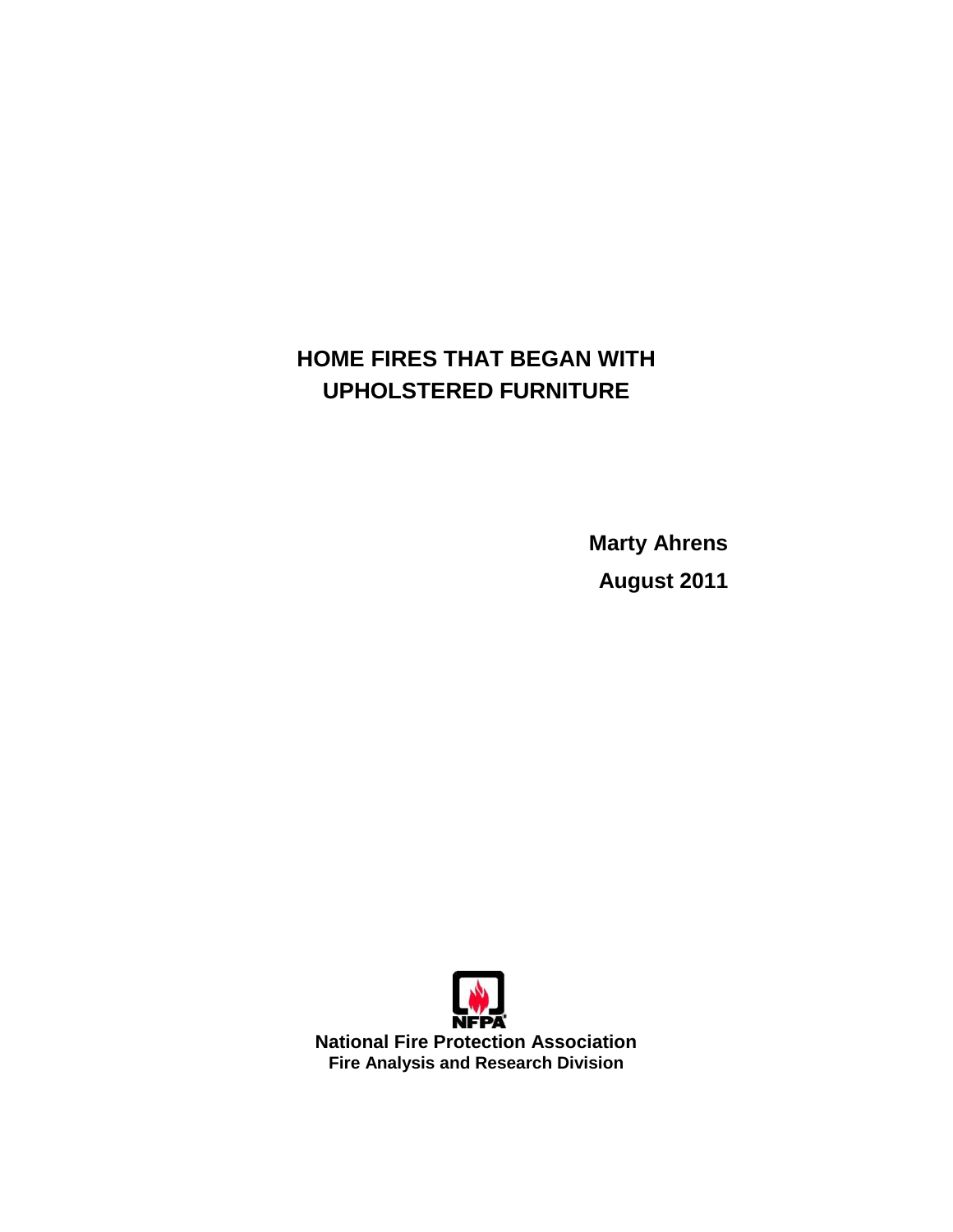#### **Abstract**

Based on data from the U.S. Fire Administration's (USFA's) National Fire Incident Reporting System (NFIRS) and the National Fire Protection Association"s (NFPA"s) annual fire department experience survey, NFPA estimates that during 2005-2009, upholstered furniture was the item first ignited in an average of 7,040 reported home structure fires per year. (Homes include oneand two-family dwellings, apartments or other multiple family dwellings, and manufactured housing.) These fires caused an estimated annual average of 500 civilian deaths, 890 civilian injuries, and \$442 million in direct property damage. Upholstered furniture is the leading item first ignited in home fire deaths. Although upholstered furniture fires started by smoking materials have fallen sharply since 1980, smoking materials remain the leading cause of these fires and associated losses.

Keywords: upholstered furniture; small open flame; fires; home fires, fire causes, fire statistics; smoking materials.

#### **Acknowledgements**

The National Fire Protection Association thanks all the fire departments and state fire authorities who participate in the National Fire Incident Reporting System (NFIRS) and the annual NFPA fire experience survey. These firefighters are the original sources of the detailed data that make this analysis possible. Their contributions allow us to estimate the size of the fire problem.

We are also grateful to the U.S. Fire Administration for its work in developing, coordinating, and maintaining NFIRS.

For more information about the National Fire Protection Association, visit [www.nfpa.org](http://www.nfpa.org/) or call 617-770-3000. To learn more about the One-Stop Data Shop go to [www.nfpa.org/osds](http://www.nfpa.org/osds) or call 617-984-7443.

Copies of this analysis are available from:

National Fire Protection Association One-Stop Data Shop 1 Batterymarch Park Quincy, MA 02169-7471 [www.nfpa.org](http://www.nfpa.org)  e-mail: [osds@nfpa.org](mailto:osds@nfpa.org)  phone: 617-984-7443

NFPA No. Put USS56 Copyright © 2011, National Fire Protection Association, Quincy, MA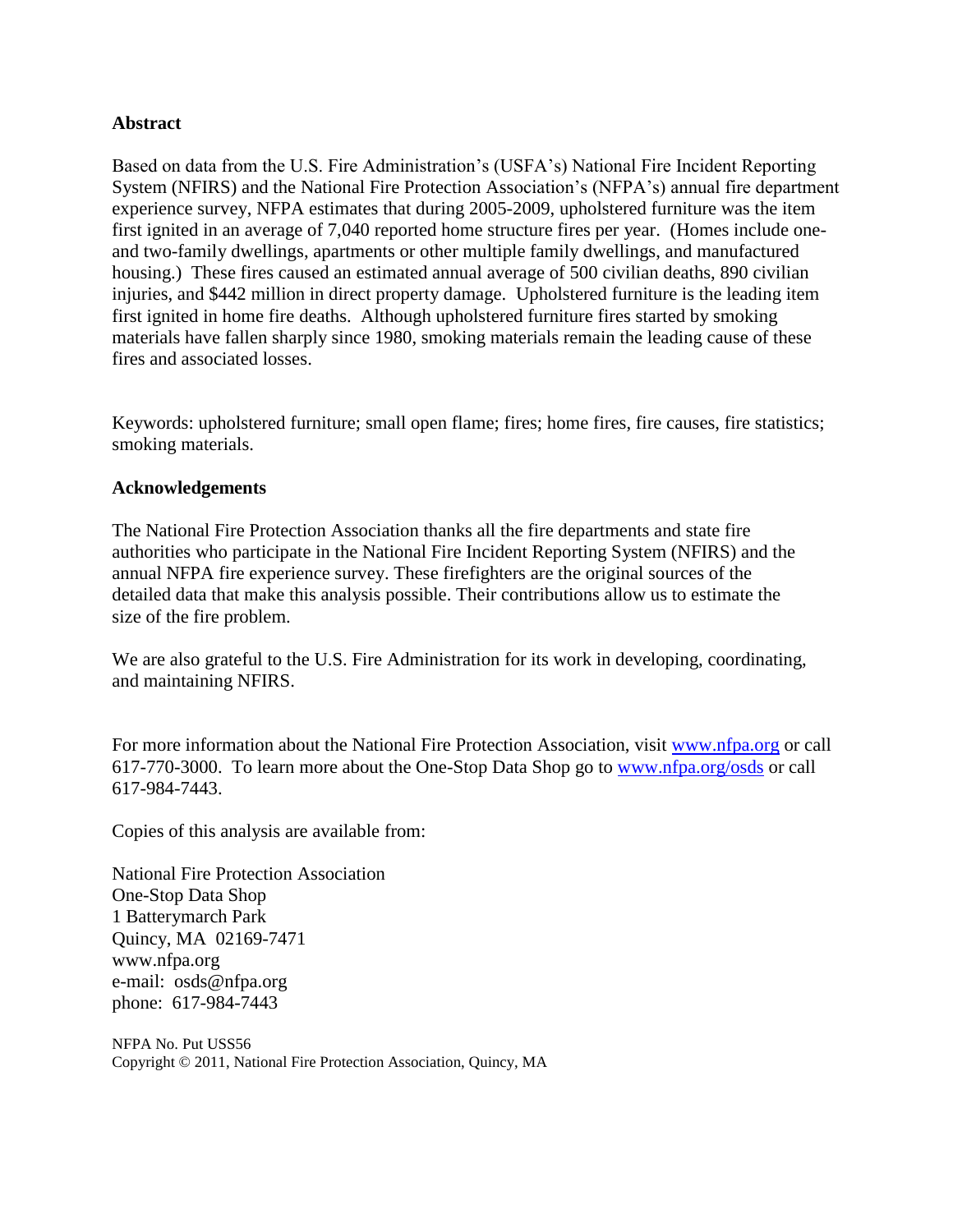### **Table of Contents**

| <b>Table of Contents</b>                                                       | 1               |
|--------------------------------------------------------------------------------|-----------------|
| List of Tables and Figures                                                     | 111             |
| Home Fires That Began With Upholstered Furniture – Fact Sheet                  | vii             |
| NFPA's Fire Safety Resources                                                   | $\overline{1}X$ |
| <b>Executive Summary</b>                                                       | X1              |
| Home Fires Beginning with Upholstered Furniture                                |                 |
| Causes and Circumstances of Home Upholstered Furniture Fires                   | 4               |
| Upholstered Furniture Fires Started by: Smoking Materials, Candles, Matches or |                 |
| Lighters, and Operating Equipment                                              | 10              |
| Upholstered Furniture's Contribution to Flame Spread                           | 17              |
| <b>Additional Information</b>                                                  | 18              |
| <b>Safety Tips</b>                                                             | 19              |
| Appendix A. How National Estimates Are Calculated                              | 43              |
| Appendix B. Methodology and Definitions Used in "Leading Cause" Tables         | 52              |
| Appendix C Home Upholstered Furniture Fires Started by Hot Embers or Ashes     | 55              |
| Appendix D. Previously Published Upholstered Furniture Fire Incidents          | 59              |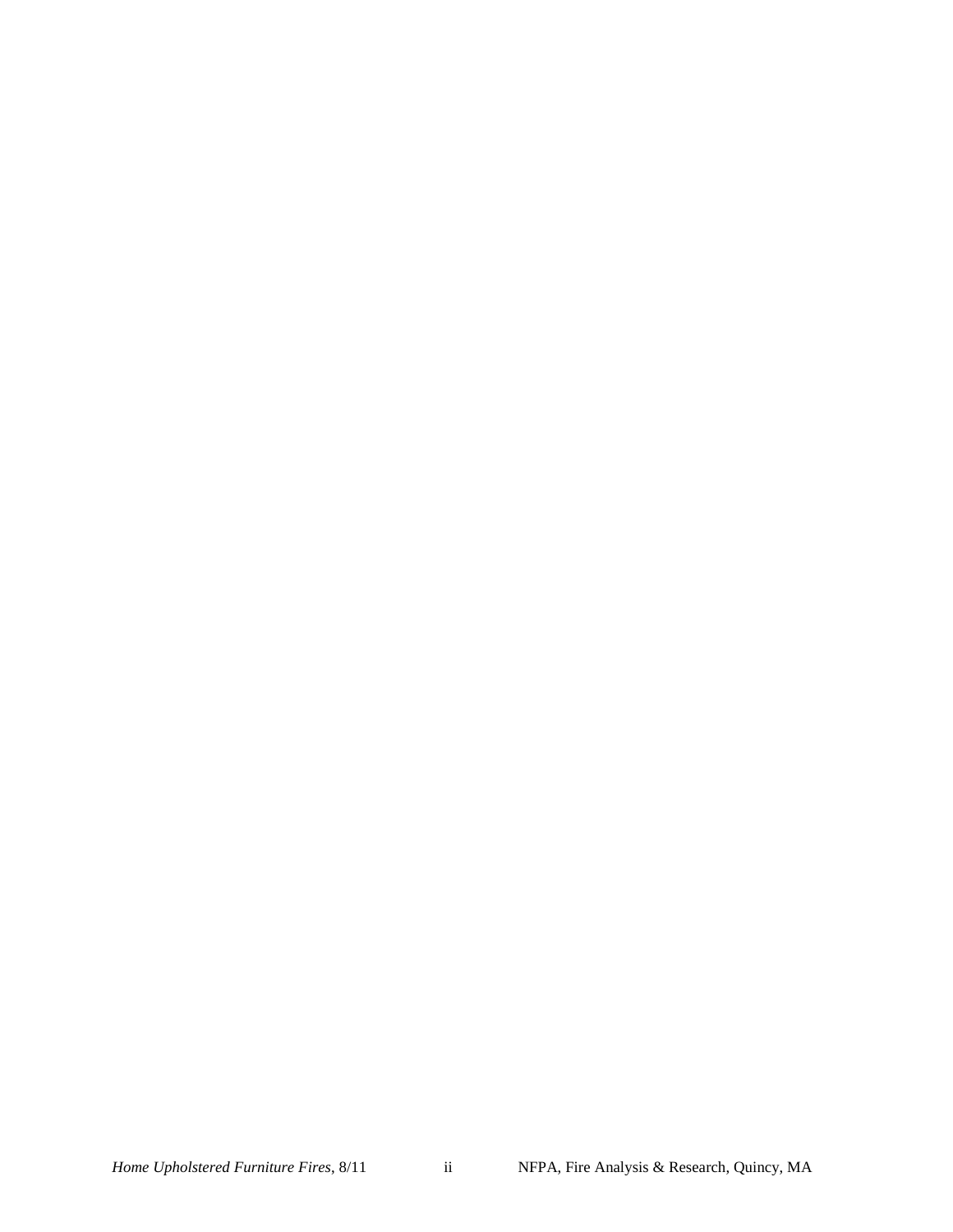## **List of Figures**

| Figure 1.       | Home Structure Fires that Began with Upholstered Furniture, by Year                                                                                                                     | $\overline{2}$ |
|-----------------|-----------------------------------------------------------------------------------------------------------------------------------------------------------------------------------------|----------------|
| Figure 2.       | Civilian Fire Deaths Resulting from Home Structure Fires that Began<br>with Upholstered Furniture, by Year                                                                              | $\overline{2}$ |
| Figure 3.       | Home Structure Fires that Began with Upholstered Furniture by Extent<br>of Flame Damage                                                                                                 | 5              |
| Figure 4.       | Major Causes of Home Structure Fires that Began with Upholstered<br>Furniture:                                                                                                          | 6              |
| Figure 5.       | Home Structure Fires that Began with Upholstered Furniture by Leading<br><b>Factor Contributing to Ignition</b>                                                                         | 8              |
| Figure 6.       | Home Structure Fires that Began with Upholstered Furniture by Human<br><b>Factor Contributing to Ignition</b>                                                                           | 8              |
| Figure 7.       | Percent of Specific Human Factors Contributing to Fatal Home Fires<br>Injuries in which Upholstered Furniture was the item First Ignited                                                | 9              |
| Figure 8.       | Home Structure Fires that began with Upholstered Furniture<br>by Leading Heat Sources                                                                                                   | 9              |
| Figure 9.       | Home Upholstered Furniture Fires Started by Smoking Materials;<br>Candles, Lighters , Matches,: and Operating Equipment; by Year                                                        | 11             |
| Figure 10.      | Civilian Deaths Resulting from Home Upholstered Furniture Fires<br>Started by Smoking Materials: Candles, Lighters, or Matches; and<br><b>Operating Equipment</b> ; by Year             | 13             |
| Figure 11.      | Home Upholstered Furniture Started by Smoking Materials; Candles,<br>Lighters, or Matches; and Operating Equipment; by Time of Alarm                                                    | 13             |
| Figure 12.      | Deaths from Home Upholstered Furniture Fires Started by and Smoking<br>Materials; Candles, Lighters, or Matches; and Operating Equipment; by<br>Time of Alarm                           | 14             |
| Figure 13.      | Home Upholstered Furniture Fire Deaths Started by Smoking Materials;<br>Candles, Lighters, or Matches; and Operating Equipment; by Extent of<br><b>Flame Damage</b>                     | 14             |
| Figure 14.      | Home Upholstered Furniture Fire Deaths Started by Smoking Materials;<br>Candles, Lighters, or Matches; and Operating Equipment; by Location at<br>Time of Incident                      | 16             |
| Figure 15.      | Home Upholstered Furniture Fire Deaths Started by Smoking Materials;<br>Candles, Lighters, or Matches; and Operating Equipment; by Human<br><b>Factors Contributing to Fatal Injury</b> | 17             |
| Figure A.C.-1   | Home Structure Fires Started by Embers or Ashes, by Year 1980-2009                                                                                                                      | 56             |
| Figure A.C. -2. | Civilian Deaths from Home Structure Fires Started by Embers or Ashes                                                                                                                    | 57             |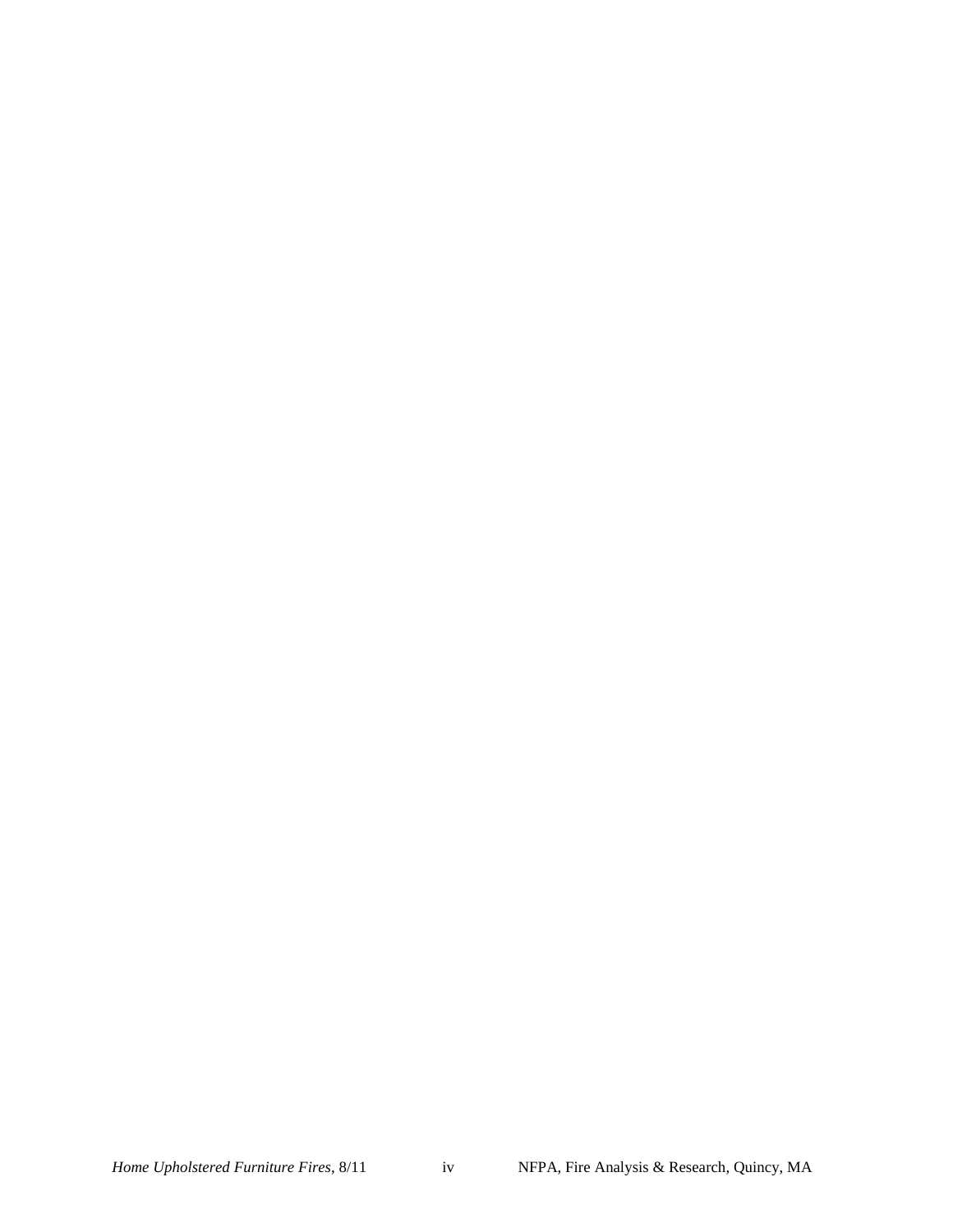### **List of Tables**

| Table 1.  | Home Structure Fires that Began with Upholstered Furniture, by Year                                         | 20 |
|-----------|-------------------------------------------------------------------------------------------------------------|----|
| Table 2.  | Home Structure Fires that Began with Upholstered Furniture<br>by type of Material First Ignited             | 21 |
| Table 3.  | Home Structure Fires that Began with Upholstered Furniture<br>by Area of Origin                             | 22 |
| Table 4.  | Home Structure Fires that Began with Upholstered Furniture<br>by Extent of Flame Damage                     | 23 |
| Table 5.  | Home Structure Fires that Began with Upholstered Furniture,<br>by Major Cause                               | 23 |
| Table 6.  | Home Structure Fires that Began with Upholstered Furniture,<br>by Cause of Ignition                         | 24 |
| Table 7.  | Home Structure Fires that Began with Upholstered Furniture,<br>by Factory Contributing to Ignition          | 25 |
| Table 8.  | Home Structure Fires that Began with Upholstered Furniture,<br>by Human Factor contributing to Ignition     | 26 |
| Table 9.  | Home Upholstered Furniture Fires Started by Heat Source                                                     | 27 |
| Table 10. | Home Upholstered Furniture Fires Started by Equipment Involved in<br>Ignition                               | 28 |
| Table 11. | Home Upholstered Furniture Fires Started by Smoking Materials<br>by Leading Heat Source and Year            | 29 |
| Table 12. | Home Upholstered Furniture Fires Started by Leading Heat Source and<br>Year                                 | 30 |
| Table 13. | Home Upholstered Furniture Fires Started by Smoking Material<br>by Year                                     | 31 |
| Table 14. | Home Upholstered Furniture Fires Started by Candles, Matches or<br>Lighters, by Year                        | 32 |
| Table 15. | Home Structure Fires that Began with Upholstered Furniture,<br>by Operating Equipment by Year               | 34 |
| Table 16. | Victims of Home Upholstered Furniture Fires by Hot embers or Ashes                                          | 31 |
| Table 17. | Home Upholstered Furniture Fires Started, by Smoking Materials, by<br><b>Extent of Flame Damage</b>         | 35 |
| Table 18. | Home Upholstered Furniture Fires Started by Candles, Lighters, or<br>Matches by Extent of Flame Damage      | 35 |
| Table 19. | Home Upholstered Furniture Fires Started by Operation Equipment, by<br><b>Extent of Flame Damage</b>        | 36 |
| Table 20. | Home Upholstered Furniture Fires Started by Smoking Materials, by<br><b>Factor Contributing to Ignition</b> | 37 |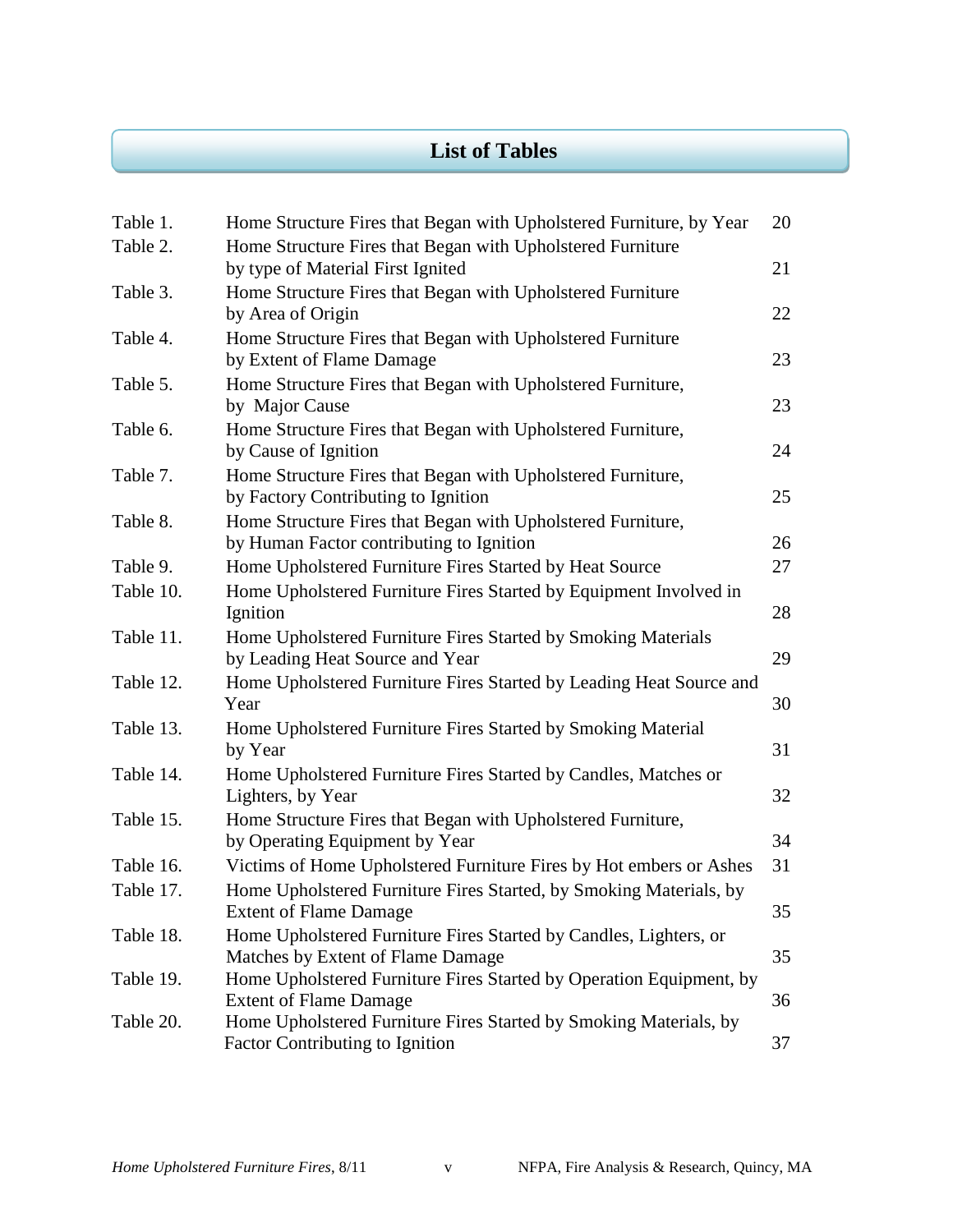## **List of Tables (continued)**

| Table 21.    | Home Upholstered Furniture Fires Started by Smoking Materials      |    |
|--------------|--------------------------------------------------------------------|----|
|              | by Human Factor Contributing to Ignition                           | 38 |
| Table 22.    | Home Upholstered Furniture Fires Started by Candles, Lighters, or  |    |
|              | Matches, by Cause                                                  | 38 |
| Table 23.    | Home Upholstered Furniture Fires Started by Candles, Lighters, or  |    |
|              | Matches by Factor Contributing to Ignition                         | 39 |
| Table 24.    | Home Upholstered Furniture Fires Started by Candles, Lighters, or  |    |
|              | Matches by Human Factor Contributing to Ignition                   | 40 |
| Table 25.    | Home Upholstered Furniture Fires Started by Operating Equipment by |    |
|              | Equipment Involved in Ignition                                     | 41 |
| Table 26.    | Home Upholstered Furniture Fires Started by Operating Equipment by |    |
|              | <b>Factor Contributing to Ignition</b>                             | 43 |
| Table 27.    | Home Upholstered Furniture Fires Started by Operating Equipment by |    |
|              | Human Factor Contributing to Ignition                              | 44 |
| Table A.C.-. | Home Upholstered Furniture Fires Started by Smoking Materials and  |    |
|              | <b>Embers or Ashes</b>                                             | 58 |
| Table A.C.-2 | Deaths from Home Upholstered Furniture Fires Started by Smoking    |    |
|              | Materials and Embers or Ashes                                      | 59 |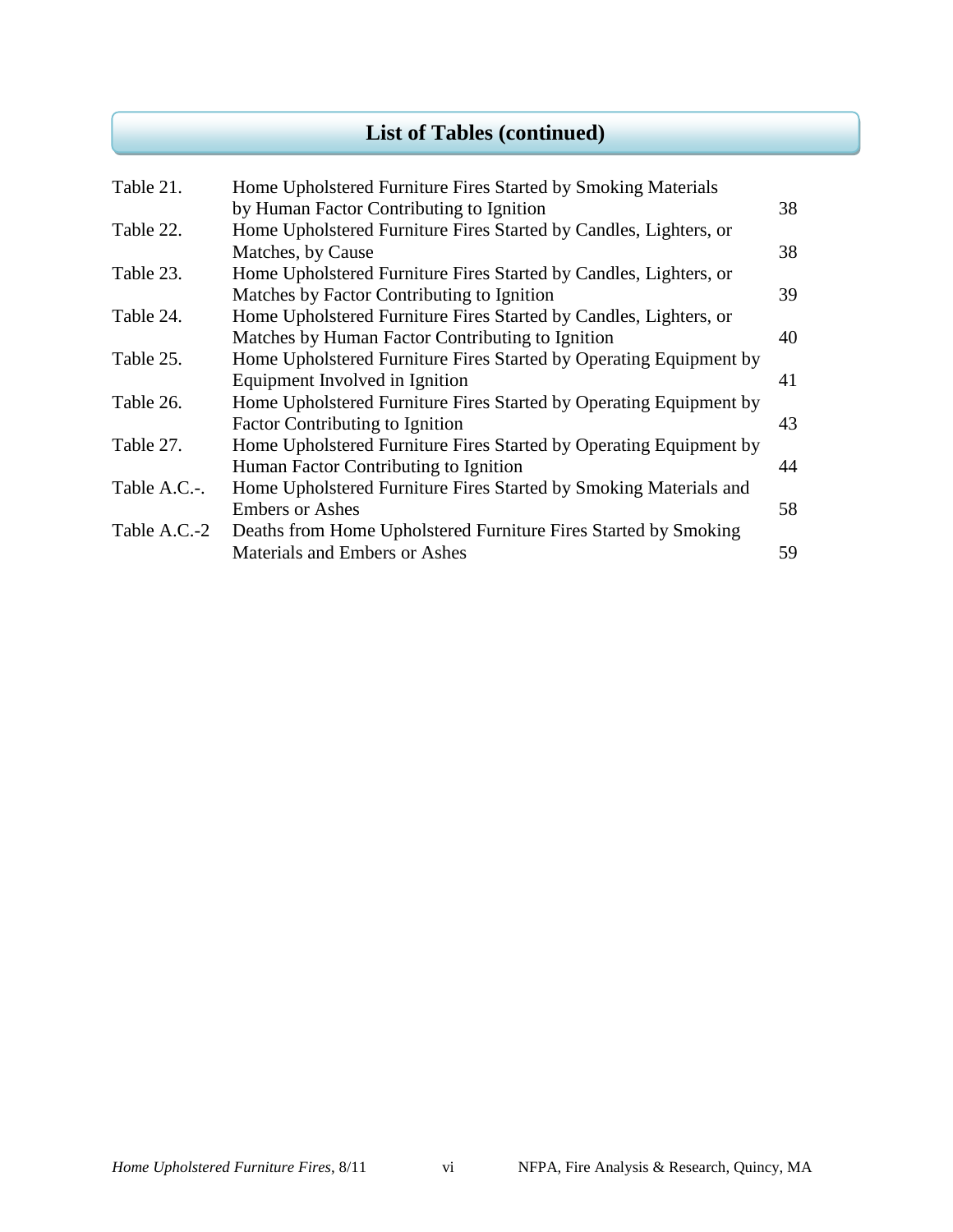

death.

deaths.

equipment.



#### **Home Structure Fires that Began with Upholstered Furniture**

In 2005-2009, U.S. fire departments responded to an average of 7,040 home structure fires per year in which upholstered furniture was the first item ignited. These fires caused an annual average of 500 civilian fire deaths, 890 civilian fire injuries, and \$442 million in direct property damage.

On average, one of every 14 reported upholstered furniture fires resulted in death.

Overall, fires beginning with upholstered furniture accounted for 2% of reported home fires but one of every five (19%) home fire deaths.

#### **Major Causes of Upholstered Furniture Fires**

Smoking materials remain the leading cause of upholstered furniture fires and losses. One of every six such fires started by smoking materials resulted in Portable and fixed space heaters were involved in 8% of the upholstered furniture fires and 7% of the associated Operating equipment was the heat source in 22% of the fires and 15% of the deaths. Together, candles, matches and lighters were involved in 21% of the fires and 12% of the deaths. Electrical failures or malfunctions were factors in 14% of the home upholstered furniture fires and 10% of the deaths. These failures were in all types of electrical appliances, not just electrical distribution or lighting 5% 6% 6% 6% 10% 9% 24% 9% 10% 6%  $7\frac{\%}{\%}$  0% 12% 8% 38% 5% 11% 7% 6% 6% 58% 8% 9% 9% 10% 10% 13% 28% Playing with heat source Electrical distribution and lighting equipment Heating equipment Hot ember or ash Candle Intentional Smoking materials **Fires** Civilian deaths **Civilian injuries Property damage** 

0% 10% 20% 30% 40% 50% 60% 70%

Upholstered furniture fires started by smoking materials and associated deaths fell sharply since 1980. The declines in upholstered furniture fires started by candles, matches or lighters and by operating equipment were not as sharp. No clear trend was seen for upholstered furniture deaths from candles, matches and lighters or operating equipment.



**Civilian Deaths from Home Upholstered Furniture Fires Started by: Smoking Materials; Candles, Lighters and Matches;** 



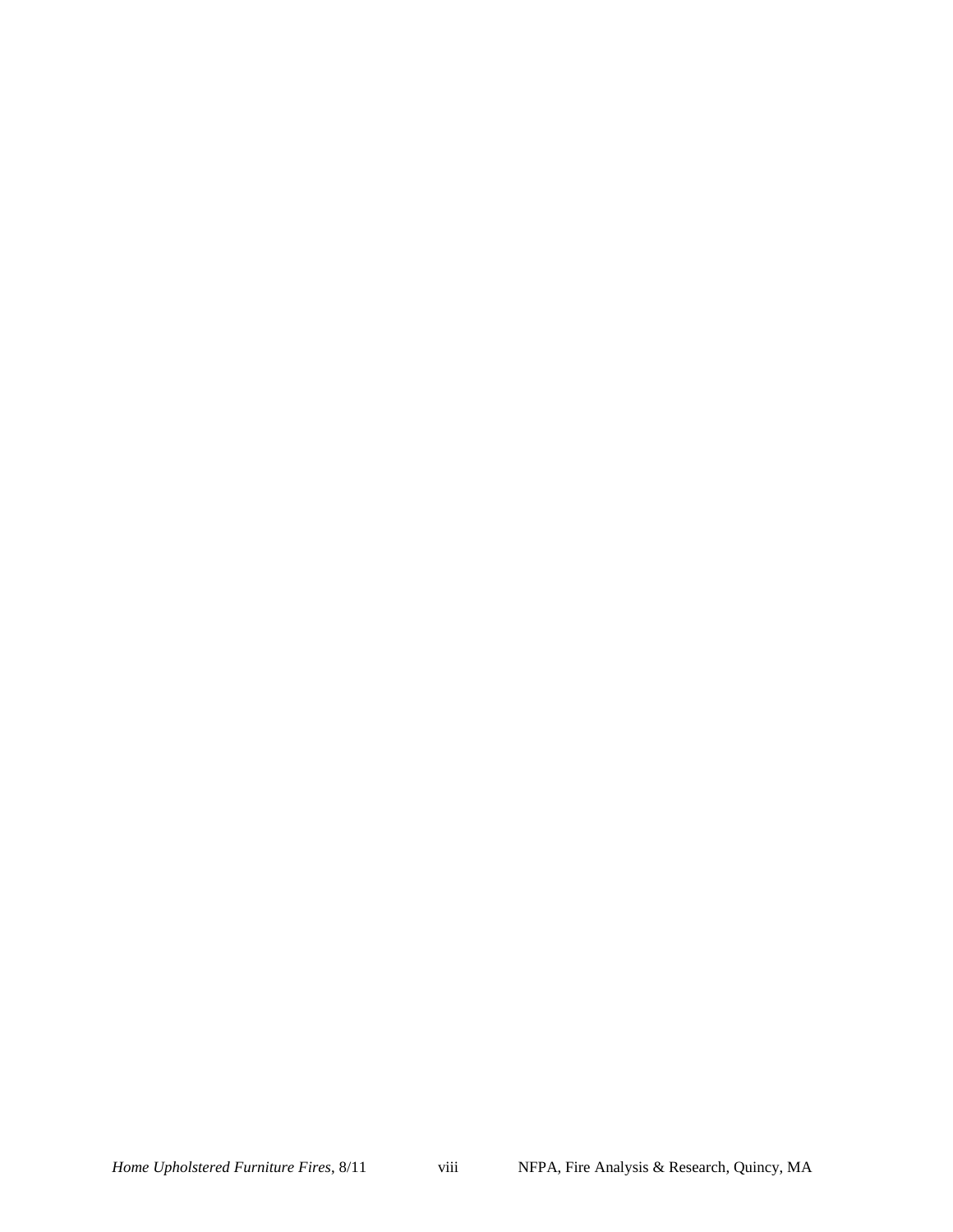# **NFPA's Fire Safety Resources**

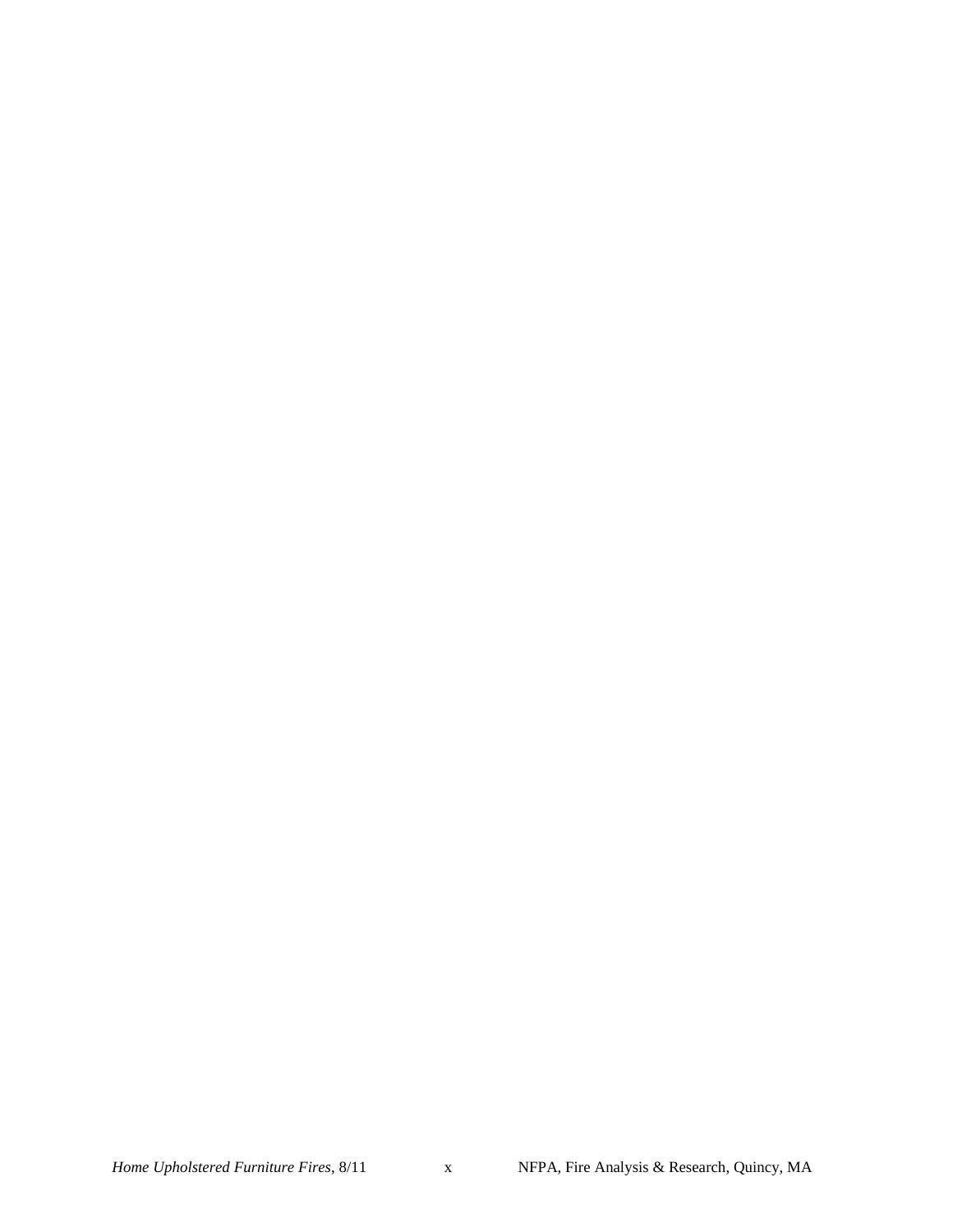During 2005-2009, upholstered furniture was the item first ignited in an average of 7,040 reported home structure fires per year. These fires caused an estimated annual average of 500 civilian deaths, 890 civilian injuries, and \$442 million in direct property damage. Overall, fires beginning with upholstered furniture accounted for 2% of reported home fires but 19% of home fire deaths. These statistics were derived from the detailed information collected by the U.S. Fire Administration's (USFA's) National Fire Incident Reporting System (NFIRS) and the National Fire Protection Association's (NFPA's) annual fire department experience survey.

Upholstered furniture fires in the home environment have fallen sharply, dropping 84% from a high of 36,900 in 1980, the first year of usable data, to a 30-year low of 5,900 in 2009. Even with a 67% drop in the number of associated deaths from highs of 1,360 in 1980 and 1981 to a low of 450 in 2009, upholstered furniture remains the leading item first ignited in home fire deaths. During 2005-2009, upholstered furniture was the item first ignited in 2% of reported home fires. These incidents caused one of every five (19%) home fire deaths.

Smoking materials remain the leading heat source in upholstered furniture fires and associated deaths although their share has fallen dramatically over time. In the early 1980s, almost twothirds (59-64% in 1980-1984) of home upholstered furniture fires were ignited by smoking materials. These fires caused more than three-quarters (77- 82%) of the associated death. During 2005-2009, in contrast, smoking materials caused roughly one-quarter (28%) of the upholstered furniture fires and three of every five (58%) associated deaths. In 2008 and 2009, the two most recent years of available data, only half (49-50%) of the home upholstered furniture deaths resulted from fires started by smoking materials.

More than half (53%) of the victims of upholstered furniture fires started by smoking materials in 2005-2009 were in the area of origin and involved in the ignition. An additional 11% were in the area but not involved.

In 1980-1984, candles, lighters or matches caused almost one of every five (17-19%) upholstered furniture fires and 6-16% of the associated deaths. In 2005-2009, candles (10% of the fires and 6% of the deaths), lighters (8% of the fires and 5% of the deaths), and matches (3% of the fires and 1% of the deaths) together caused more than one in five (22%) upholstered furniture fires and 12% of the associated deaths. Someone playing with the candle, lighter or match was a factor in roughly one-third of these small open flame ignitions and associated deaths. In almost one-third of these ignitions, the candle, lighter or match was too close to something that could catch fire. This would be more common with candles than the other two open flames.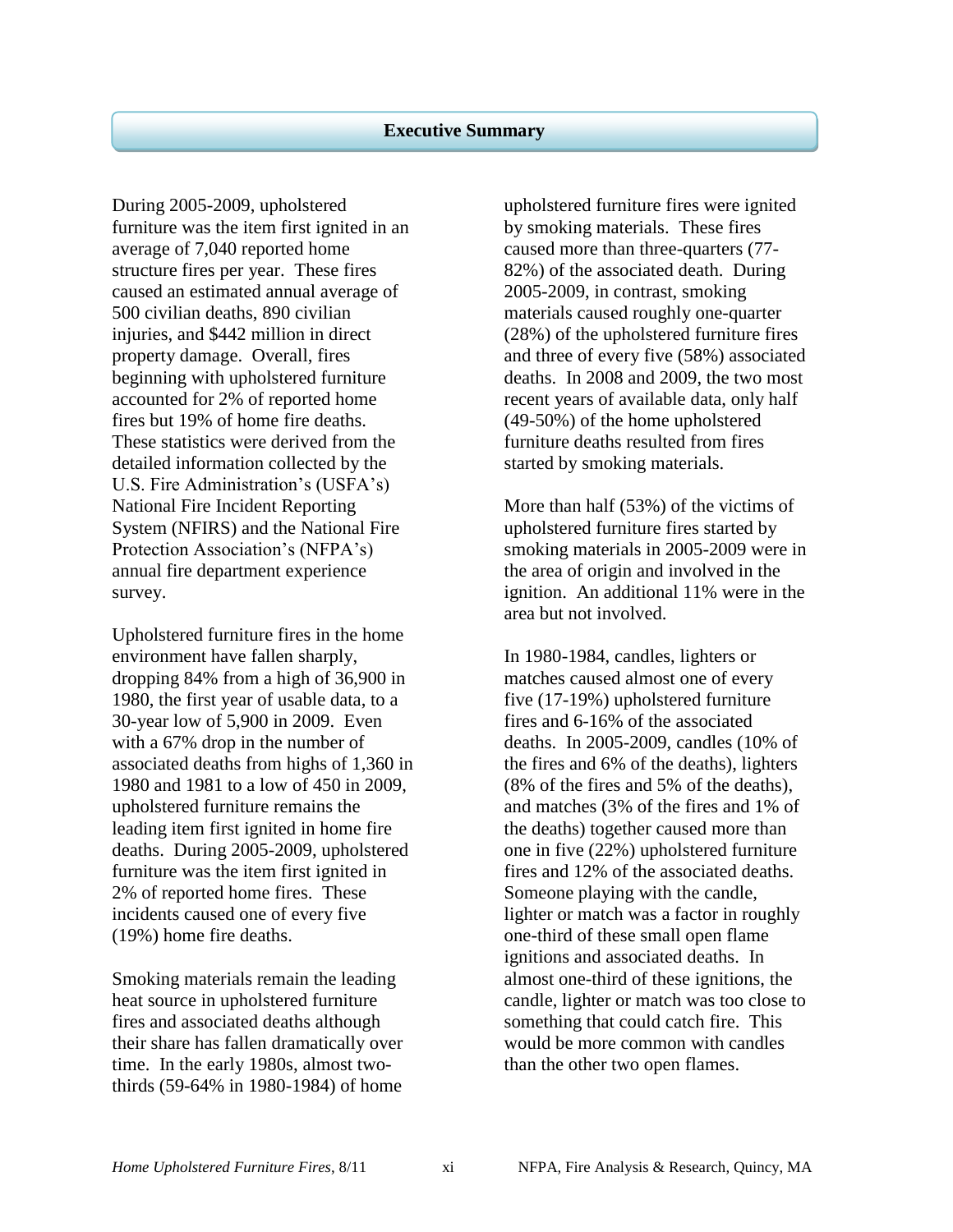Roughly one-quarter of the small open flame ignitions were intentionally set. However, playing with heat source was a contributing factor in most of these intentional fires.

Almost half (46%) of the victims of upholstered furniture fires started by candles, lighters or matches were in the area of origin and involved in ignition. An additional 12% were in the area but not involved.

In 1980-1984, operating equipment caused 13-16% of these fires and 3-9% of the associated deaths. In 2005-2009, operating equipment caused 22% of the home upholstered furniture fires and 15% of the associated deaths. Electrical distribution or lighting equipment was involved in more than one-third of these operating equipment fires and three out of five associated deaths (9% of all home upholstered furniture fires and 11% of the deaths). Cords or plugs were the leading type of equipment involved in upholstered furniture deaths. Heating equipment was involved in roughly one-third of the operating equipment fires and associated deaths (9% of all home upholstered furniture fires and 7% of the associated deaths), with fixed or portable space heaters, including wood stoves, accounting for the majority of heating equipment involved.

Only 19% of the victims of operating equipment fires were in the area of origin and involved in ignition. An additional 8% were in the area but not involved.

Hot embers or ashes caused 10% of the upholstered furniture fires and resulting deaths. Sleep was a factor in 12% of the ignitions and 28% of the associated deaths.

Assessing the probable impact of any one approach to fire safety is challenging. New materials enter the marketplace. Upholstered furniture is a durable product. New furniture is likely to meet current flammability standards. Over time, things get spilled on the furniture, the fabric may wear out, and the furniture may pass to a different household. It is important to remember that these statistics are based on all upholstered furniture, some of which may be very old.

Changes in the environment also complicate the issue. Homes are much more likely to have smoke alarms today than they were in 1980. This means that more fires may be discovered before fire department assistance is required. The Consumer Product Safety Commission (CPSC) required lighters to be child-resistant beginning in 1994, resulting in a drop in fires started by children playing. The increase in candle sales in the 1990s was accompanied by an increase in candle fires. Laws requiring "fire-safe" cigarettes that extinguish when not inhaled have been passed, and as of July 1, 2011, are in effect in all 50 states. Home fire sprinklers can control a fire until the fire department arrives. More information about home fire sprinklers is available at [firesprinklerinitiative.org.](http://www.firesprinklerinitiative.org/)